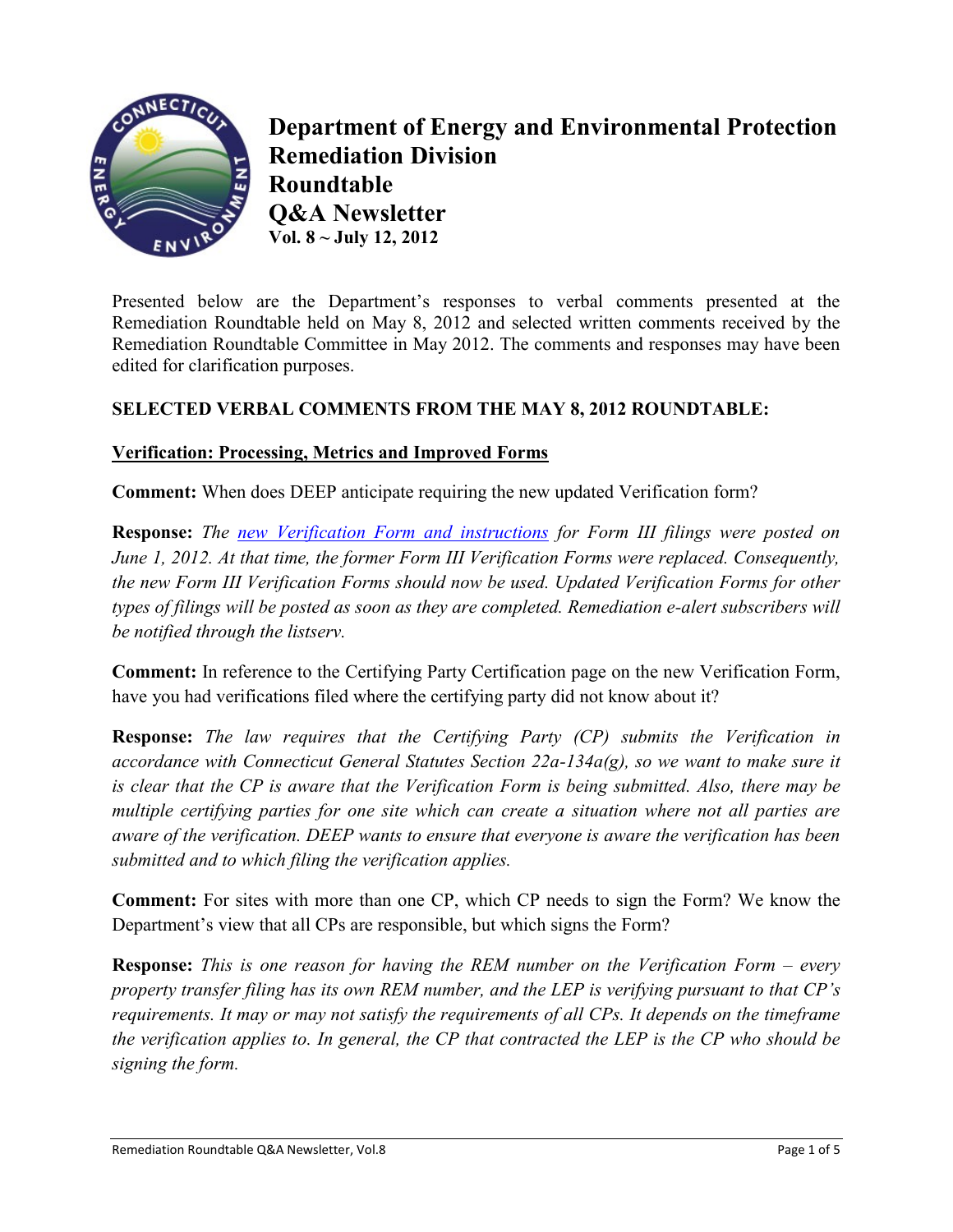**Comment:** Is the new verification form the only thing that you will need to submit for the verification?

**Response:** *No, you still need to submit the verification report. The goal of the revisions to the form is to expedite the process by having information provided up front for administrative screening purposes and by minimizing the need for a full screening or audit. If a full screening is required, the full report will be essential in our evaluation. Another goal of the form is to have a snapshot of the remediation available for the public.* 

**Comment:** Do you have any idea of the additional cost a consultant might charge for filling out the new form? What additional cost will this have for the client?

**Response:** *We have not heard any estimates of what LEPs will be charging to complete the new Form. DEEP is hopeful that it would not elevate the costs since the Form is in part a compilation of information from other forms (i.e., ECAF, Completion of Investigation, Remedial Action Plan) that have been previously submitted in many cases.*

# **Spill Reporting and Case Closure**

**Comment:** Could you discuss the 'risk status' and 'further action' sections on the Incident Report?

**Response:** *That information is in the Field Report written by the Spills Responder assigned to the case, not the Incident Report. When a responder is assigned to the site for follow up he or she will write a field report based upon his or her findings. The Risk Status and further action fields on the reports are evaluated by the spill responder based upon the nature of the release and its proximity to potential receptors. The site is evaluated for any hazardous conditions such as potential fire or explosive hazards or possible direct exposure issues. Further action would be necessary if any of these conditions existed on site. However, the spill responder may also require further action after an emergency is diverted based upon whether the release would be subject to a significant environmental hazard filing. When the Field Report is completed, it is attached to the Incident Report in the file room records.*

**Comment:** What is the status of the proposed spill regulations?

**Response:** *They were up for review, but with the new Commissioner and impending Remediation Transformation, they have been put on hold.*

**Comment:** Do you think some cleanups done by spill contractors could use oversight by an LEP to provide knowledge beyond the physical aspects of cleanups?

**Response:** *That is a good idea when warranted. Many times DEEP will recommend hiring an environmental consultant and/or an LEP for more complicated situations or to have a third party oversee the work.*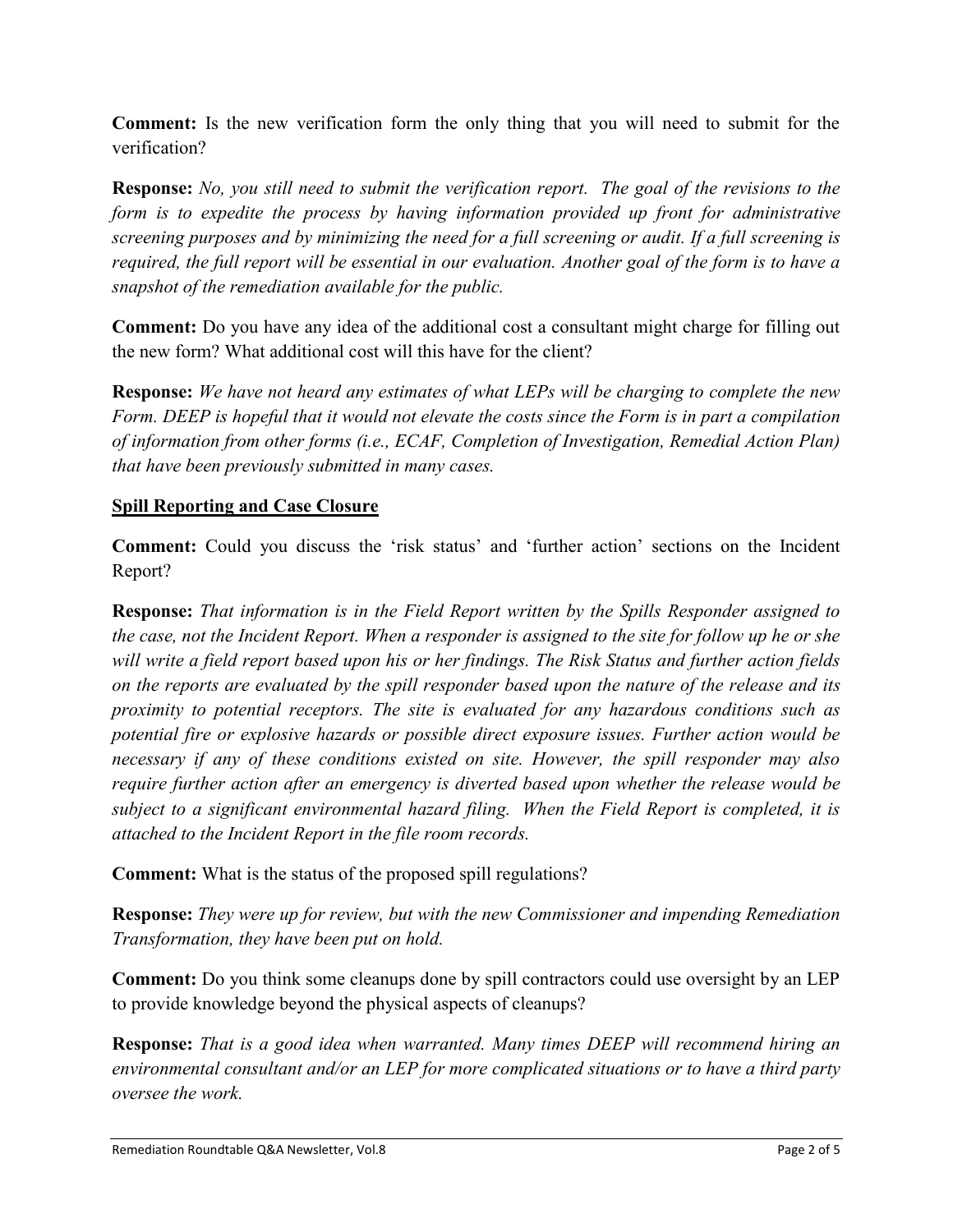**Comment:** In terms of closure, when you get to a point in the database where the triage is no longer needed, is the record updated and sent to the file room? How do we know the current status of spills?

**Response:** *Yes, all Incident Reports are printed out and sent to the file room along with any Field Reports that may have been generated. We are in the process of scanning the files so they will be electronically accessible.*

**Comment:** How does the Oil and Chemical Spills Department handle suspected releases? Do they still need to be reported?

**Response:** *Suspected releases for underground storage tanks are supposed to be reported, so you should call the dispatch center.*

**Comment:** How does the Oil and Chemical Spills Division record a suspected release on the form?

**Response:** *The forms can be updated with additional information as it becomes available. Therefore, we suggest the Responsible Party follow up with the Department with such additional information.*

## **Urban Fill Workgroup Report Out**

**Comment:** What is the workgroup's expected timeframe for making its recommendations?

**Response:** *The workgroup is hoping to release recommendations for a guidance document for public comment within the next 3 or 4 months; it may not have all the details for surety, maintenance plans, etc. This document would be from the workgroup and would not yet be something that is being issued as a guidance document reflecting DEEP policy.*

**Comment:** What if you have comingled releases or a potential area of concern in an urban soil area? How would that be dealt with?

**Response:** *The effects of the release should be dealt with first through investigation and remediation. Once the site is at or below RSR criteria for the release's contaminants of concern, then one may be able to apply the urban soil guidelines for areas unaffected by any release, similar in concept to background.*

**Comment:** In the workgroup's list of COCs, PCBs or asbestos is not mentioned. Would those both be construction debris or materials, as described in the working definition for urban soils?

**Response:** *Those contaminants were discussed. The workgroup is looking to come up with a streamlined approach. We do not want to spend a lot of time characterizing trace levels of contaminants. Our approach was to identify a list of COCs that, if found, do not impose a huge risk to human health and the environment. PCBs and asbestos in particular do impose a larger*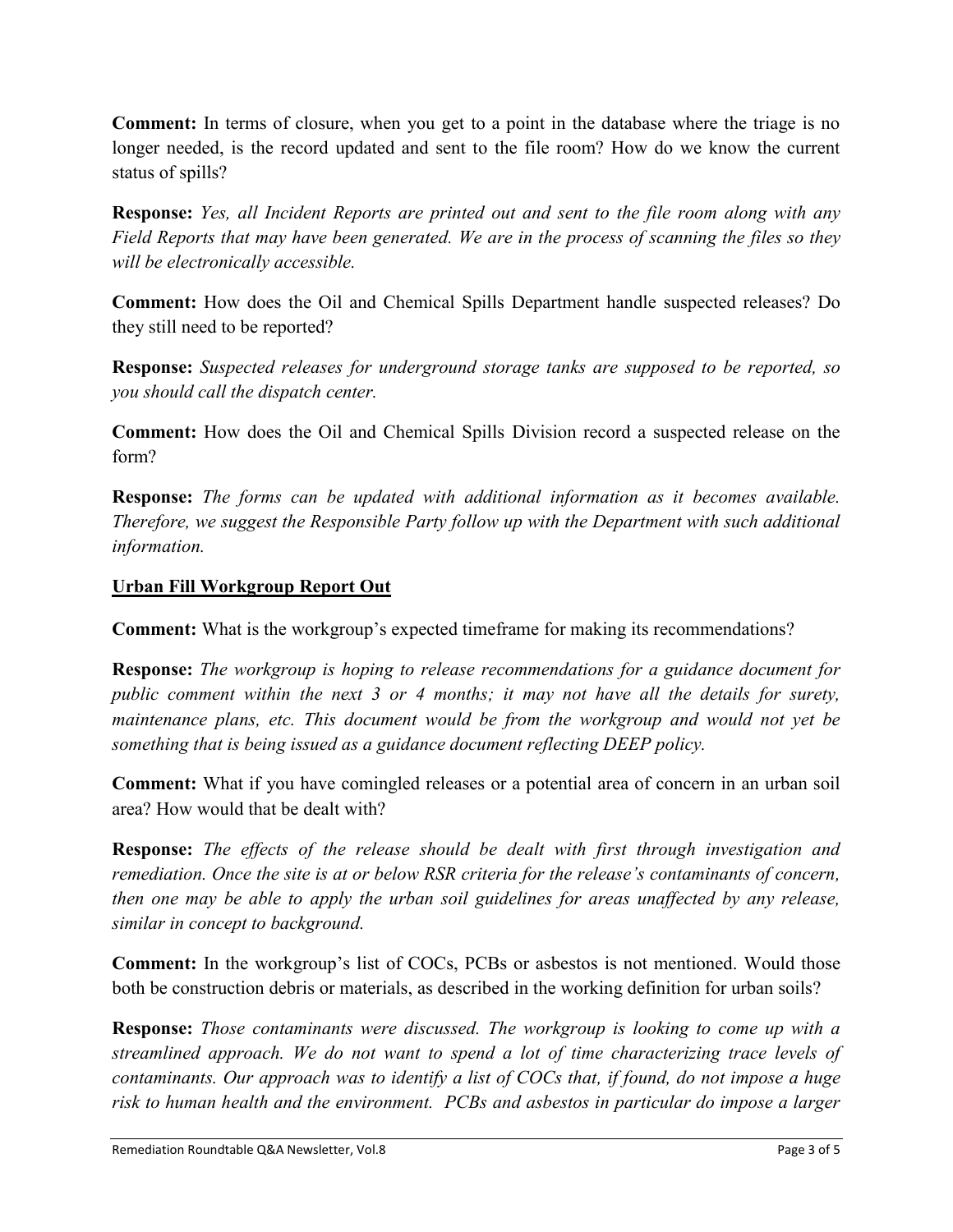*risk, and we want to make sure our guidance is consistent with other programs (e.g., TSCA for PCBs). The workgroup is certainly willing to consider any additional information on these or other contaminants of concern for further evaluation.*

**Comment:** Would this guidance require the Responsible Party to test for all of the COCs on the list?

**Response:** *The workgroup is not looking to require testing for all the COCs. That would be up to the environmental consultant to determine the appropriate analyses for COCs at their specific site. The workgroup is trying to provide guidelines, not requirements.*

If you have further comments for the Urban Fill Workgroup or data that you would like to share, please submit these to: [DEEP.Remediationroundtable@ct.gov](mailto:DEEP.Remediationroundtable@ct.gov).

# **SELECTED WRITTEN COMMENTS**

**Comment:** A standardized method of accurately identifying materials at a site as Urban Soil will need to be adopted to make the decision reproducible and defensible.

**Response:** *The workgroup is presently looking into various methods to identify Urban Soils including chemical component thresholds, visual identification and chemical fingerprinting of TPH and PAH components. Suggestions are welcome on methods which can meet the goal of determining whether the compounds detected are consistent with the types of releases identified in the "coal ash exemption" to pollutant mobility criteria found in subsection 22a-133k-2(c)(4)(C) of the Remediation Standard Regulations and the workgroup's working definition of Urban Soils. There is concern that mere visual identification of the presence of these materials would be insufficient to support the assertion that there had not been other releases into these materials which would have the potential to contribute similar constituents in a leachable form.*

**Comment (part 1)**: RSCA sections 22a-133k-2(c)(2)(A) (for GA areas) and 22a-133k- $2(c)(2)(D)$  (for GB areas) explicitly prohibit the use of the Toxicity Characteristics Leaching Procedure, EPA Method 1311 ("TCLP") and Synthetic Precipitation Leaching Procedure, EPA Method 1312 ("SPLP") for determining compliance with the Pollutant Mobility Criteria ("PMC") for Total Petroleum Hydrocarbons ("TPH"). Can the TCLP and SPLP methods be used to determine compliance with the PMC for petroleum hydrocarbons using the Extractable Total Petroleum Hydrocarbons (ETPH), Extractable Petroleum Hydrocarbons (EPH) and Volatile Petroleum Hydrocarbon (VPH) analytical methods?

**Response**: *The SPLP method may be used in conjunction with the ETPH Method to demonstrate compliance with the PMC (the ETPH Method would be run on the SPLP extract). The forthcoming RCP documents for the EPH/VPH Methods do not discuss the usability of this option.*